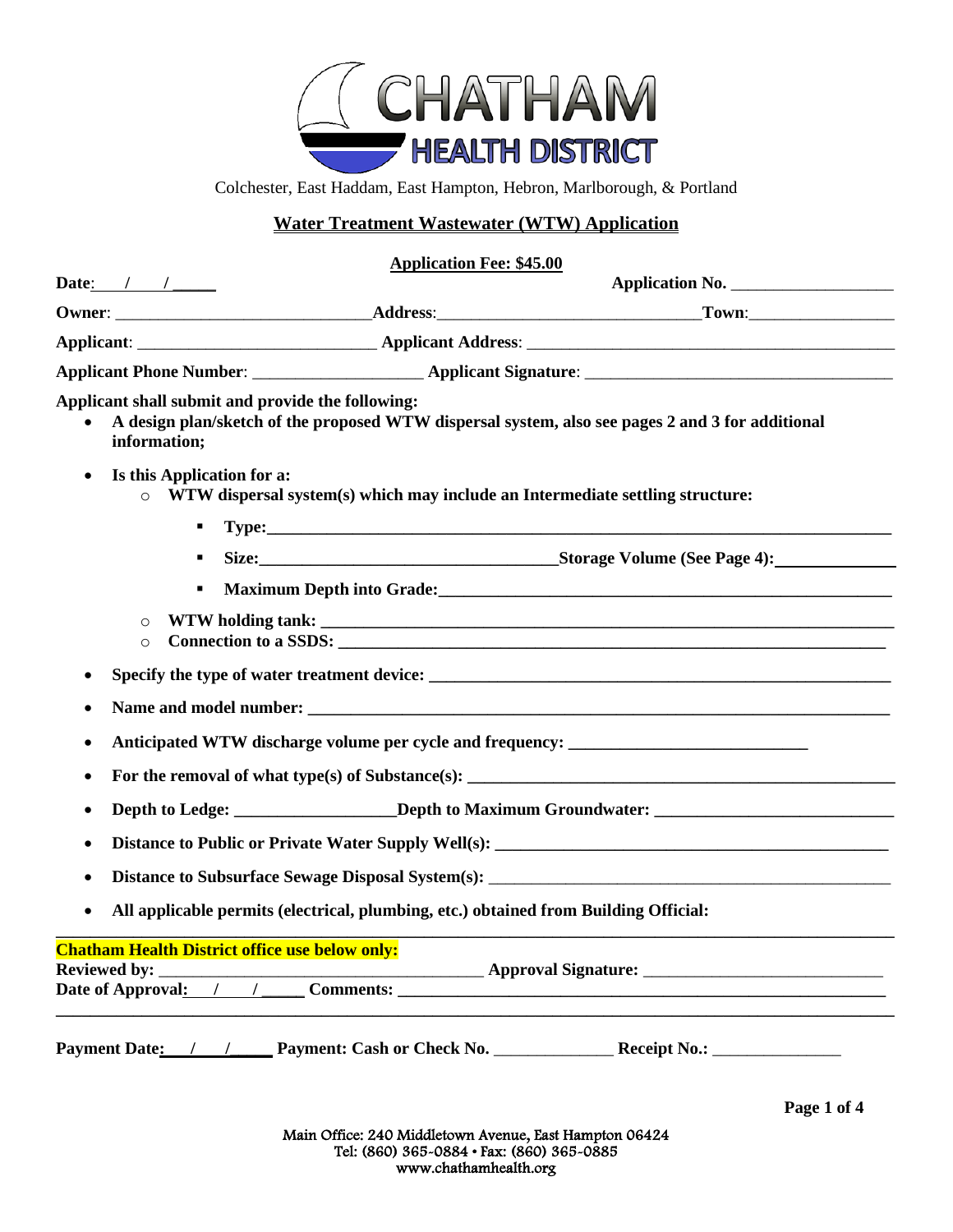

# **Information for the Installer/Applicant**

# **The design plan/sketch of the proposed WTW dispersal system minimum requirements**

**(This is not all inclusive)**

## **Provide the following:**

- **Property Lines;**
- **Building(s);**
- **Septic System(s);**
- **Well(s);**
- **Water Courses/Bodies;**
- **Driveway(s);**
- **WTW Location(s);**
- **Additional requirements maybe requested after review;**

**The Applicant shall submit an As-built drawing to the Chatham Health District in a timely manner that includes distances from two or more permanent reference points to the WTW disposal system along with system type, size, length, and depth into grade.** 

# **Additional Compliance Requirements:**

- WTW solid conveyance pipe shall be approved by the DOH and be protected from freezing. Solid pipe listed in Table 2-A is acceptable for gravity WTW conveyance pipe, and pipe listed in Table 2-B is acceptable for pressure WTW conveyance pipe;
- WTW dispersal systems shall meet the separation distances cited in Table 1 (Item Q), and WTW dispersal system receiving structures shall meet the minimum separation distances cited in Table 9. Air gaps/breaks in WTW conveyance pipes that are outside of the building foundation shall meet the minimum separation distances cited in Table 9, unless otherwise authorized by the Commissioner;
- WTW holding tanks, including piping, shall be located at least 10 feet from SSDSs;
- WTW dispersal systems and WTW holding tanks shall be H-20 load rated in vehicular travel areas;
- The bottom of the WTW dispersal system shall be located a minimum 12 inches above maximum groundwater and 24 inches above ledge rock;
- WTW dispersal systems shall have a minimum storage volume of 1.5 times of either the anticipated discharge per cycle or daily average, whichever is greater;
- Stone aggregate used shall be free of silt, dirt and debris and covered with approved filter fabric;
- WTW holding tanks shall provide an access cleanout to grade and be equipped with a high-level alarm;
- The installer shall provide twenty-four (24) hour minimum notice to the DOH prior to commencement of installation, unless otherwise agreed upon;
- All applicable permits (electrical, plumbing, etc.) shall be obtained from the local building official;
- An as-built drawing shall be submitted to the DOH that includes distances from two or more permanent reference points to the WTW disposal system.

Main Office: 240 Middletown Avenue, East Hampton 06424 Tel: (860) 365-0884 • Fax: (860) 365-0885 www.chathamhealth.org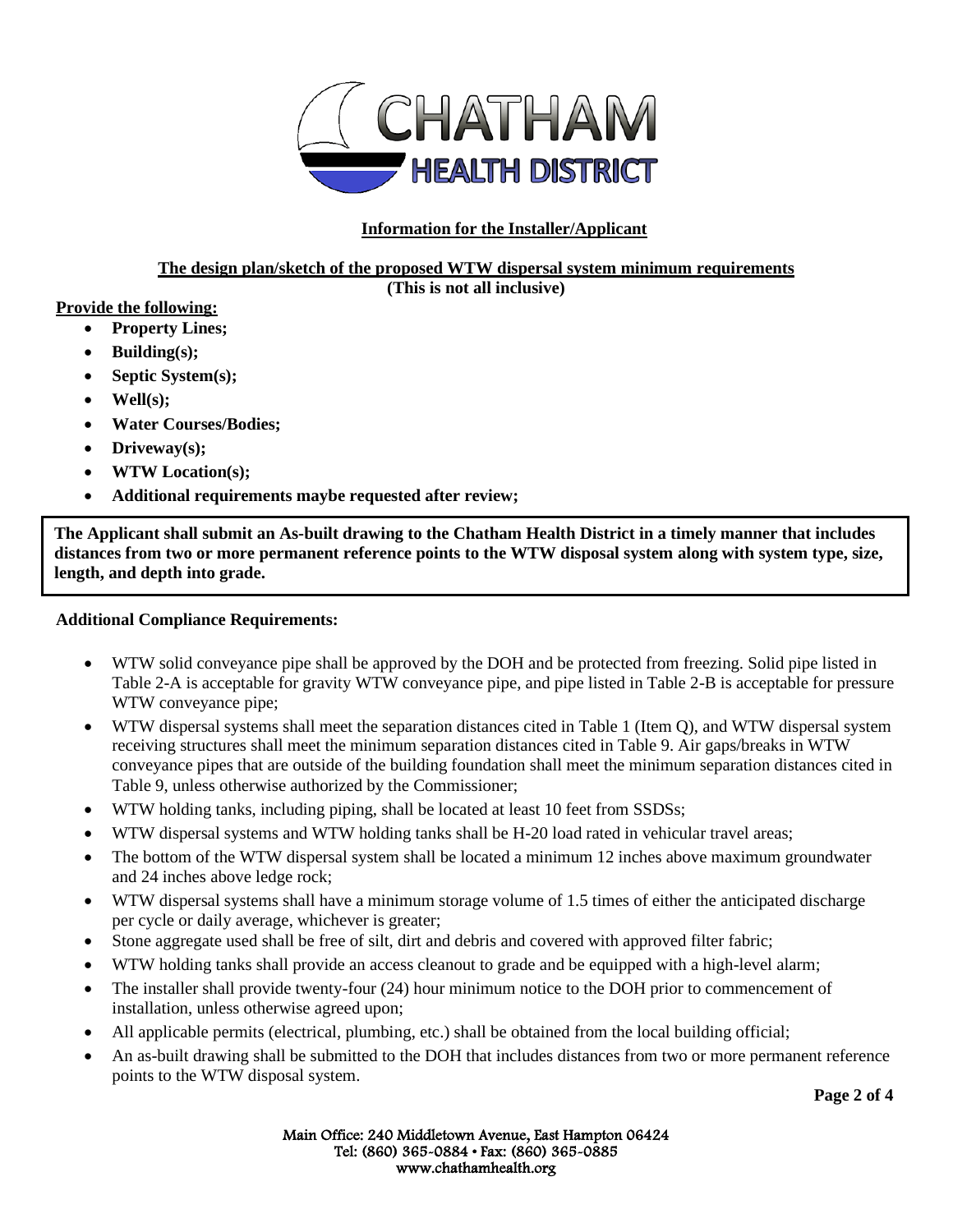

#### **Definitions and Requirements:**

1. **WTW:** Water treatment wastewater

2. **Water Treatment Wastewater;** is wastewater generated by a device used for the treatment of well water that enhances the quality of water and/or provides for the removal of iron, manganese, radionuclide's or other substances.

3. **Water Treatment Wastewater Dispersal System;** means a system of a solid conveyance pipe, followed by a structure designed to receive water treatment wastewater and allow it to percolate into the underlying soil. Such systems may include a filter or an intermediate settling structure. Receiving structures include stone filled excavations, drywells, galleries, pits, plastic chambers, or other structures approved by the Commissioner of Public Health.

## **4. Water treatment wastewater (WTW) dispersal system, Table 1 (Item Q):**

Distance to sewage tank shall be reduced to 10 feet. Distance to WTW dispersal system non-discharging settling or filtration structures and solid piping shall be reduced to 10 feet; however solid piping excavations shall not backfilled with FDM.

Small discharge (<150 GPD) 25' Distance to leaching system shall be reduced to 10 feet if MLSS is not applicable or the WTW dispersal system does not discharge up-gradient or down-gradient of the leaching system.

Med. discharge (150 – 500 GPD) 50' Distance to leaching system shall be reduced to 25 feet if MLSS is not applicable or the WTW dispersal system does not discharge up-gradient or down-gradient of the leaching system.

Large discharge (>500 GPD) 75' The DOH may require an increased distance or an engineered assessment on the impacts of localized groundwater mounding in the vicinity of a SSDS.

## **5. Table 9: Item Separation Distance (feet) Special Provisions:**

Public or private water supply well with required withdrawal rate of:

| .                                                              |      |  |  |  |  |
|----------------------------------------------------------------|------|--|--|--|--|
| $< 10$ GPM:                                                    | 75'  |  |  |  |  |
| 10 to 50 GPM:                                                  | 150' |  |  |  |  |
| $> 50$ GPM:                                                    | 200' |  |  |  |  |
| Open watercourse:                                              | 25'  |  |  |  |  |
| Public water supply reservoir:                                 | 100' |  |  |  |  |
| Property line:                                                 | 10'  |  |  |  |  |
| Subsurface sewage disposal system See Table 1 (Item Q) (Above) |      |  |  |  |  |
|                                                                |      |  |  |  |  |

The DOH may allow certain separation distance reductions on existing developed properties if compliance cannot be met due to site limitations. *(1)(2)(3):* 

(1) Reductions cannot be granted to public water supply reservoirs or public water supply wells.

(2) Reductions to private wells shall not be reduced to less than 25 feet. WTW discharges less than 75 feet up-gradient of a private well shall be avoided, whenever possible.

(3) The DOH may not allow reduced setback distances if there is a concern that the WTW may negatively impact the quality of the groundwater.